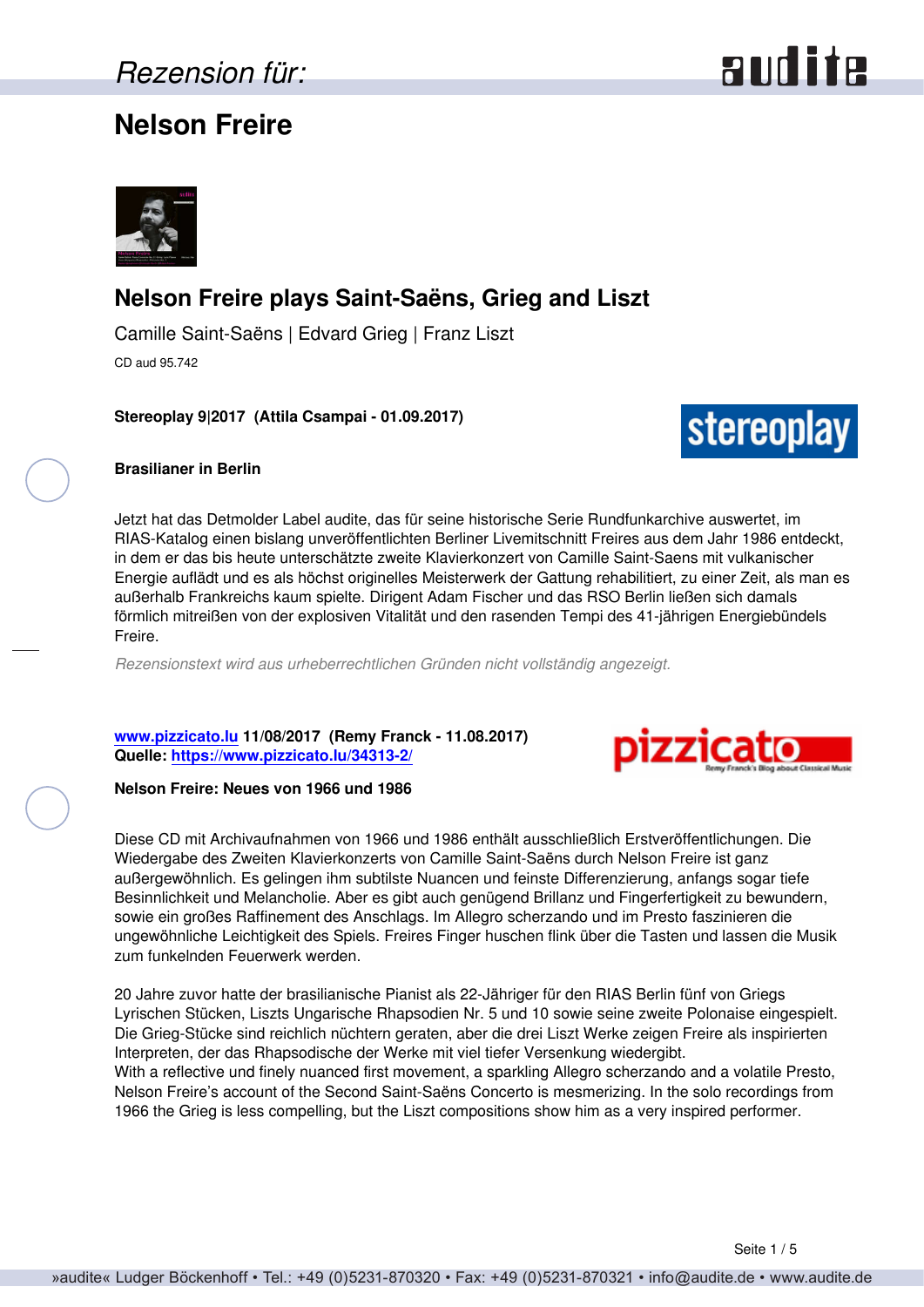# **RUILITE**

**[www.myclassicalnotes.com](http://www.myclassicalnotes.com) August 18, 2017 ( - 18.08.2017) Quelle: [http://www.myclassicalnotes.com/2017/08/...](http://www.myclassicalnotes.com/2017/08/nelson-freire-performs-grieg/)**



Freire not only demonstrated his pianistic skills, but also what was already at that stage his extraordinary touch and stylistic confidence.

*Rezensionstext wird aus urheberrechtlichen Gründen nicht vollständig angezeigt.*

**Audiophile Audition August 28, 2017 (Gary Lemco - 28.08.2017) Quelle: [http://www.audaud.com/saint-saens-p](http://www.audaud.com/saint-saens-piano-concerto-grieg-lyric-pieces-liszt-hungarian-rhapsodies-polonaise-nelson-freire-piano-rad) [iano-...](http://www.audaud.com/saint-saens-piano-concerto-grieg-lyric-pieces-liszt-hungarian-rhapsodies-polonaise-nelson-freire-piano-rad)**



The colossal panache and sweep of this performance will doubtless motivate Freire acolytes to demand more heated excursions into this pianistic, luxurious world.

*Rezensionstext wird aus urheberrechtlichen Gründen nicht vollständig angezeigt.*

**Crescendo Magazine Le 19 septembre 2017 (Ayrton Desimpelaere - 19.09.2017) Quelle: [http://www.crescendo-magazine.be/nelson-...](http://www.crescendo-magazine.be/nelson-freire-noblesse-piano/)**



**Nelson Freire : la noblesse du piano**

De la belle musique par un grand monsieur du piano, à écouter et réécouter !

*Rezensionstext wird aus urheberrechtlichen Gründen nicht vollständig angezeigt.*

**BBC Music Magazine November 2017 (Claire Jackson - 01.11.2017)**



Nostalgia is a heady temptation, but newly released historic recordings such as Nelson Freire's brilliant concert performance of Saint-Saens's Second Concerto invoke a certain longing.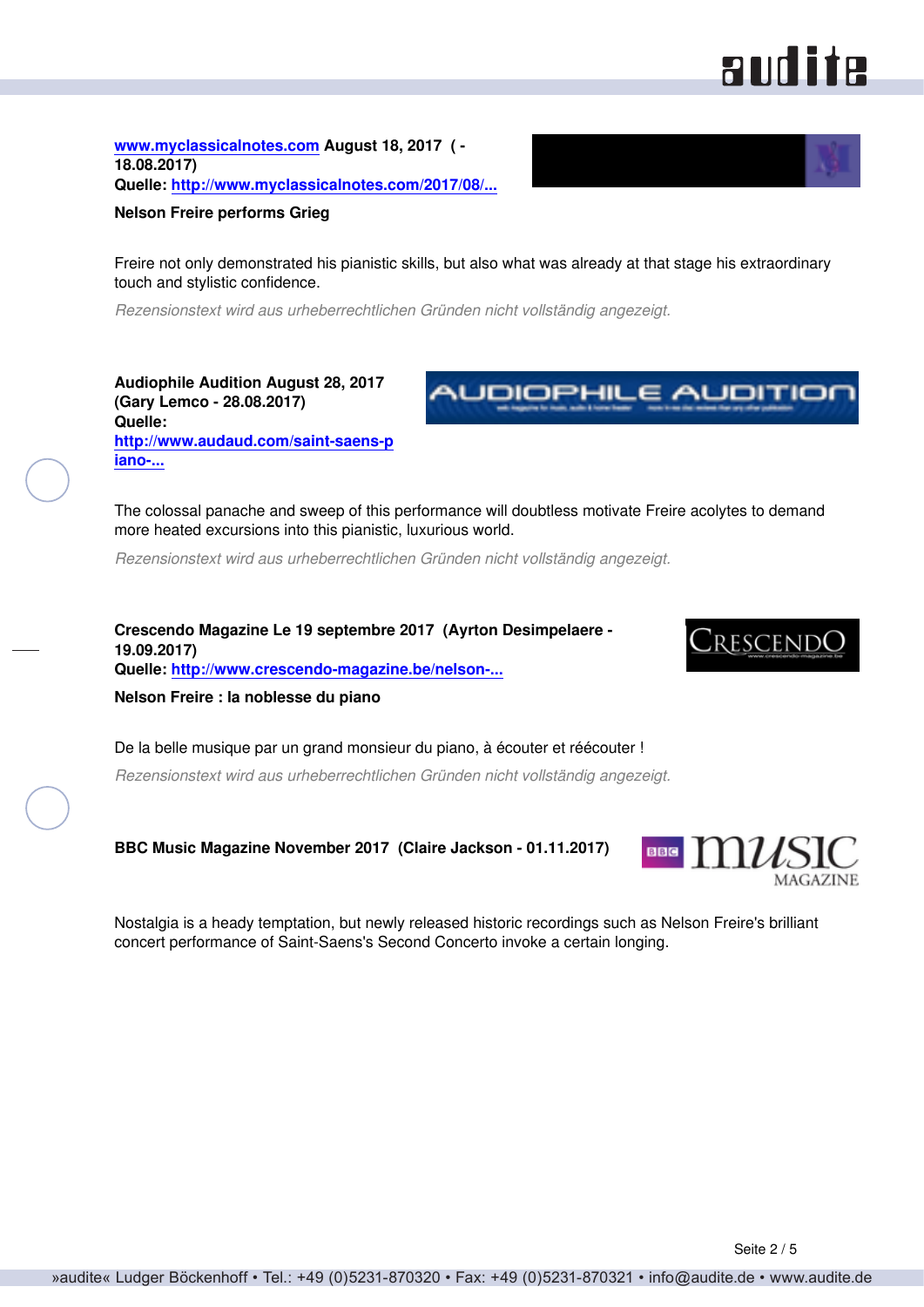# audite

### **Gramophone October 2017 (Harriet Smith - 01.10.2017)**

## GRAMOPHO

Nelson Freire hasn't made a commercial recording of SaintSaëns's Second Piano Concerto, which makes this radio recording from 1986 all the more fascinating. In the piano's rhapsodic solo opening he combines freedom with a sense of purpose, though ensemble isn't always entirely precise between him and Ádám Fischer's orchestra, and the piano sound can be a touch muddy in the bass register. Despite this, Freire can make something as simple as an arpeggio sound ravishing and the sense of fantasy is everywhere apparent. He takes a freer approach than Grosvenor and Hough in the scherzando second movement. But it is in the finale that Freire is most impressive, dispatching its considerable virtuosity with flair, from pounding octaves to highly delicate textures, the closing moments suitably tumultuous.

The solo pieces on this disc were recorded when Freire was only 21 and have not been previously released. How good it is to have a selection of Grieg's Lyric Pieces, which are vividly rendered. If the 'Solitary traveller' (Op 43 No 2) is still more forlorn in Stephen Hough's hands, Freire's 'Little bird' (Op 43 No 4) is set free by the lightest of pedalling and a scampering virtuosity (Andsnes is more sustained – both are compelling). The colourful 'Norwegian Melody' (Op 12 No 6) moves from stamping rhythms to a darting, shifting idea, though Andsnes is arguably even more effective here, making more of its folkish qualities at a faster tempo. Freire's 'Shepherd Boy' (Op 54 No 1) is a highlight, conjuring a palpable sense of loneliness, of vast unpeopled vistas.

Freire's Liszt has always had a nobility to it and the pieces here are no exception. If he can't quite match the darkness of Cherkassky (c1946) in the Fifth Hungarian Rhapsody – a searing reading whose sense of purpose glows through the crackle of the recording – it is still remarkable for its gravity, while the 10th is entirely without garish showmanship, Freire's panache with its glissandos a joy to behold. In the Second Polonaise, too, we find muscularity and finesse in perfect balance. A fine addition to the Freire discography.

### **[Fanfare](http://www.fanfaremag.com/) December 2017 (Huntley Dent - 01.12.2017) Quelle: [http://www.fanfarearchive.com/articles/a...](http://www.fanfarearchive.com/articles/atop/41_3/4133200.az_SAINT_SAENS_Piano_Concerto.html)**



This worthy addition to the discography of Nelson Freire captures one of a handful of live concerto recordings to be found outside his major-label catalog, in this case the Saint-Saëns Concerto No. 2—the boldest of his five piano concertos—coupled with incidental solo works by Grieg and Liszt. The solo pieces are studio recordings from 1966; the concerto is a live recording from 20 years later. Without a discography of the pianist to consult, I'll venture to say that everything here is a new addition, and the recorded sound is quite good throughout. In the Saint-Saëns the forwardly placed piano is as full and realistic-sounding as one could hope for, but orchestral detail hasn't been sacrificed.

What immediately attracts major pianists to the Saint-Saëns Second is the gesture of placing a cadenza-like prelude before the orchestra enters, a twist on a Bach organ prelude, and as in Bach (or Beethoven's Choral Fantasy, which uses the same gesture) the music is free-form, improvisatory, and expressive. Freire takes a large-scaled Romantic view of the introduction, setting the mood for a reading of the first movement strong in passion and virtuosity. Ádám Fischer's conducting follows suit, although he's fairly ordinary in comparison to such a charismatic soloist. Taking Jean-Yves Thibaudet and Charles Dutoit (Decca) as a good modern standard, Freire is just as sparkling in the Scherzo but more virtuosic in the finale, where Fischer also catches fire. It would get no argument from me if someone called his reading a first choice. (Equally exciting concerto performances can be found in Decca's two-CD collection of the pianist's radio broadcasts, which I welcomed enthusiastically in Fanfare 38:4.)

Since there was no online booklet, I can't say why the Liszt and Grieg pieces, being studio recordings, didn't make it to disc previously; I presume this was a radio broadcast. In any event, the recorded sound, if a bit dry and confined, is perfectly respectable. In his selection of five of Grieg's 66 Lyric Pieces, Freire is so convincing that one longs for more. Charisma isn't what these homey pieces call for, being chiefly aimed at the Victorian market for amateur-level character pieces. Freire brings the sensitivity of a great Chopinist to meditative miniatures such as "Lonely Wanderer" and imparts a touch of brilliance where he can, as in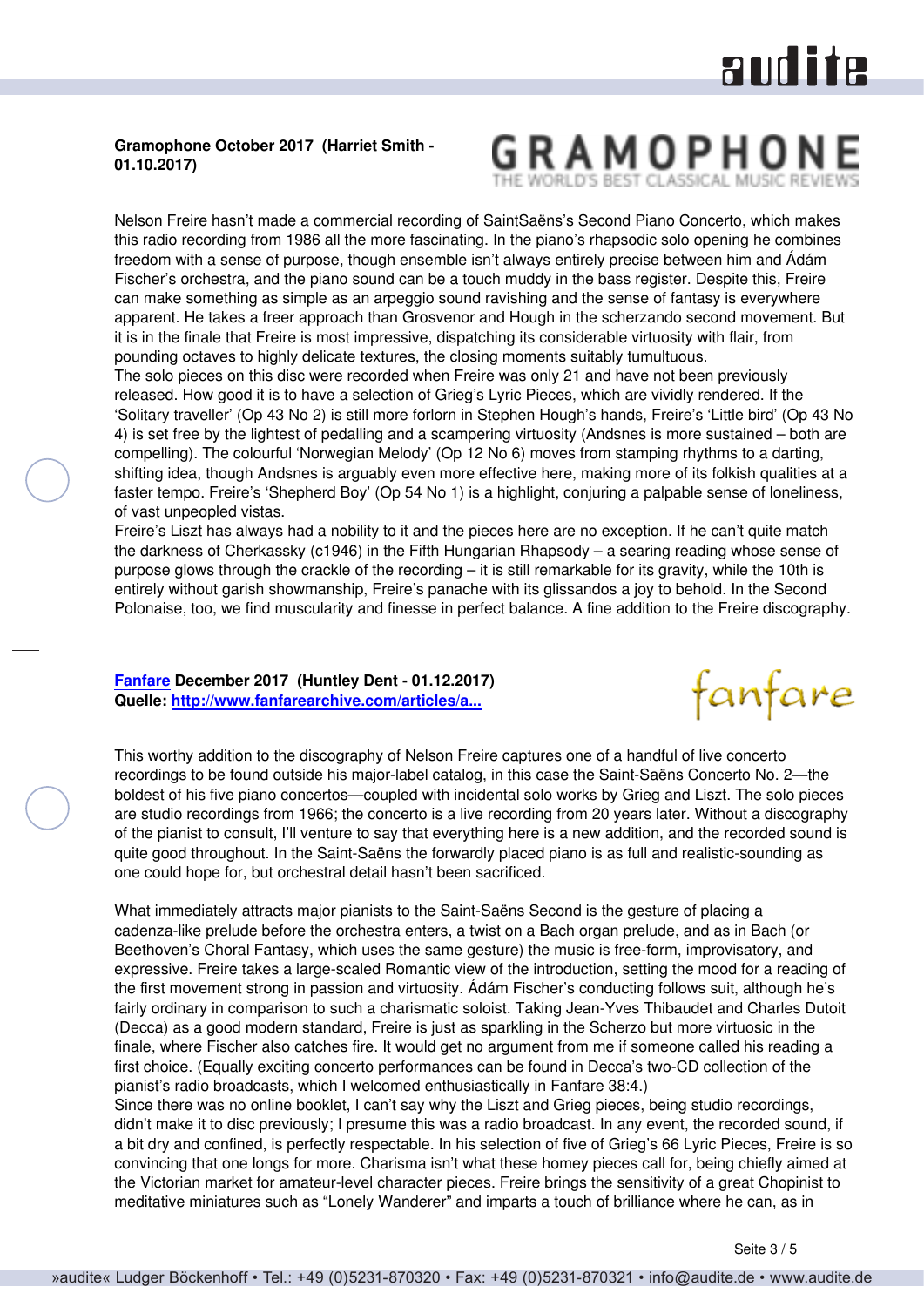

"Little Birds." The only other pianist I know who found such modest magic was Walter Gieseking in his monaural collection for EMI.

Liszt is more familiar territory for Freire, whose Decca album for the composer's bicentennial was one of the high spots among a slew of solo recitals that year; he has also recorded the B-Minor Sonata, Totentanz, and both concertos. The three works on the present release are fairly offbeat. The two Hungarian Rhapsodies, No. 5 and No. 10, are generally found only in complete cycles—neither was recorded by Horowitz or Richter, and Grigory Ginzburg has only a single recording of No. 10, just to name my favorite Lisztians. Freire gives No. 5 a dignified, stately reading suitable to its solemnity. No. 10 is far more a showpiece, like the famous No. 2, and here Freire shines with effortless passagework and trills while avoiding any hint of vulgarity. He succeeds in finding the music behind the cascade of notes, in the vein of Alfred Brendel's Liszt but with more warmth. Polonaise No. 2 is as heroic and showy as Chopin's most forceful examples, so I'm surprised that I didn't know the piece already. It's like Chopin with bells and whistles added, an exciting final flourish to the program. Richter has been captured in this work no less than 15 times (!), the vast majority on tour in 1988; I should have been paying much better attention. Freire plays at the same level of bravura.

Everything about this release is superb. In the current issue I review Freire's new release of Brahms solo piano works, also new to his discography, so it's a month to celebrate for those who esteem his art.

**[American Record Guide](http://www.americanrecordguide.com) January / February 2018 (Donald R Vroon - 01.01.2018) Quelle: [http://argsubsonline.com/subscribers/ARG...](http://argsubsonline.com/subscribers/ARG1801.pdf)**



I am especially fond of the second Saint-Saens concerto, and I have heard it a number of times in concert. I have five or six recordings of it, and I have to say that this one is as good as any. The pianist is one of the best, and the conductor and orchestra are with him all the way.

But the concerto is 23 minutes. The rest of the time here is a recital by the pianist. Yes, he plays it all quite beautifully, as one expects of him. But you need at least a full CD of Grieg Lyric Pieces, not just these five (10 minutes). And you need a set of Hungarian Rhapsodies, not just these two—not two of my favorites, either!

So if you already have the concerto, you would buy this only for the pianist. The sound is excellent. The recordings are from 1986 (concerto) and 1966.

**[deropernfreund.de](http://www.deropernfreund.de) 4.9.2017 (Egon Bezold - 04.09.2017) Quelle: [http://www.deropernfreund.de/neue-silber...](http://www.deropernfreund.de/neue-silberscheiben.html)**

#### **Publikumswirksames Virtuosenfutter**

In eleganter Ausdruckshaltung, im Wechsel von leidenschaftlichen Attacken und rasant abzischenden Figurenwerk beweist Nelson Freire respektgebietende pianistische Souveränität.

*Rezensionstext wird aus urheberrechtlichen Gründen nicht vollständig angezeigt.*